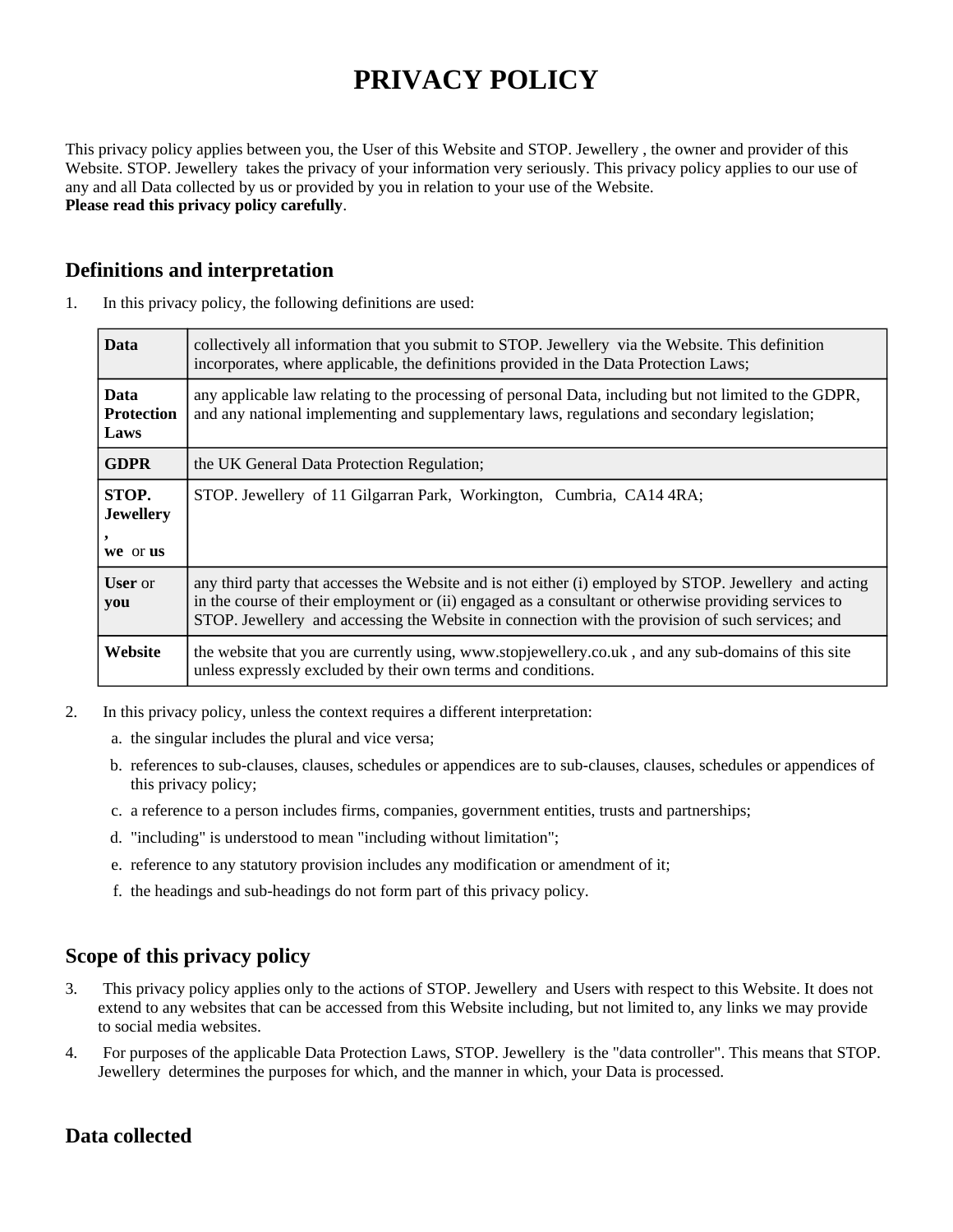- 5. We may collect the following Data, which includes personal Data, from you:
	- a. name;
	- b. contact Information such as email addresses and telephone numbers;
	- c. financial information such as credit / debit card numbers;

in each case, in accordance with this privacy policy.

#### **How we collect Data**

- 6. We collect Data in the following ways:
	- a. data is given to us by you ; and
	- b. data is collected automatically.

#### **Data that is given to us by you**

7. STOP. Jewellery will collect your Data in a number of ways, for example:

a. when you contact us through the Website, by telephone, post, e-mail or through any other means;

in each case, in accordance with this privacy policy.

#### **Data that is collected automatically**

- 8. To the extent that you access the Website, we will collect your Data automatically, for example:
	- a. we automatically collect some information about your visit to the Website. This information helps us to make improvements to Website content and navigation, and includes your IP address, the date, times and frequency with which you access the Website and the way you use and interact with its content.

## **Our use of Data**

- 9. Any or all of the above Data may be required by us from time to time in order to provide you with the best possible service and experience when using our Website. Specifically, Data may be used by us for the following reasons:
	- a. internal record keeping;
	- b. transmission by email of marketing materials that may be of interest to you;

in each case, in accordance with this privacy policy.

- 10. We may use your Data for the above purposes if we deem it necessary to do so for our legitimate interests. If you are not satisfied with this, you have the right to object in certain circumstances (see the section headed "Your rights" below).
- 11. For the delivery of direct marketing to you via e-mail, we'll need your consent, whether via an opt-in or soft-opt-in:
	- a. soft opt-in consent is a specific type of consent which applies when you have previously engaged with us (for example, you contact us to ask us for more details about a particular product/service, and we are marketing similar products/services). Under "soft opt-in" consent, we will take your consent as given unless you opt-out.
	- b. for other types of e-marketing, we are required to obtain your explicit consent; that is, you need to take positive and affirmative action when consenting by, for example, checking a tick box that we'll provide.
	- c. if you are not satisfied about our approach to marketing, you have the right to withdraw consent at any time. To find out how to withdraw your consent, see the section headed "Your rights" below.

## **Keeping Data secure**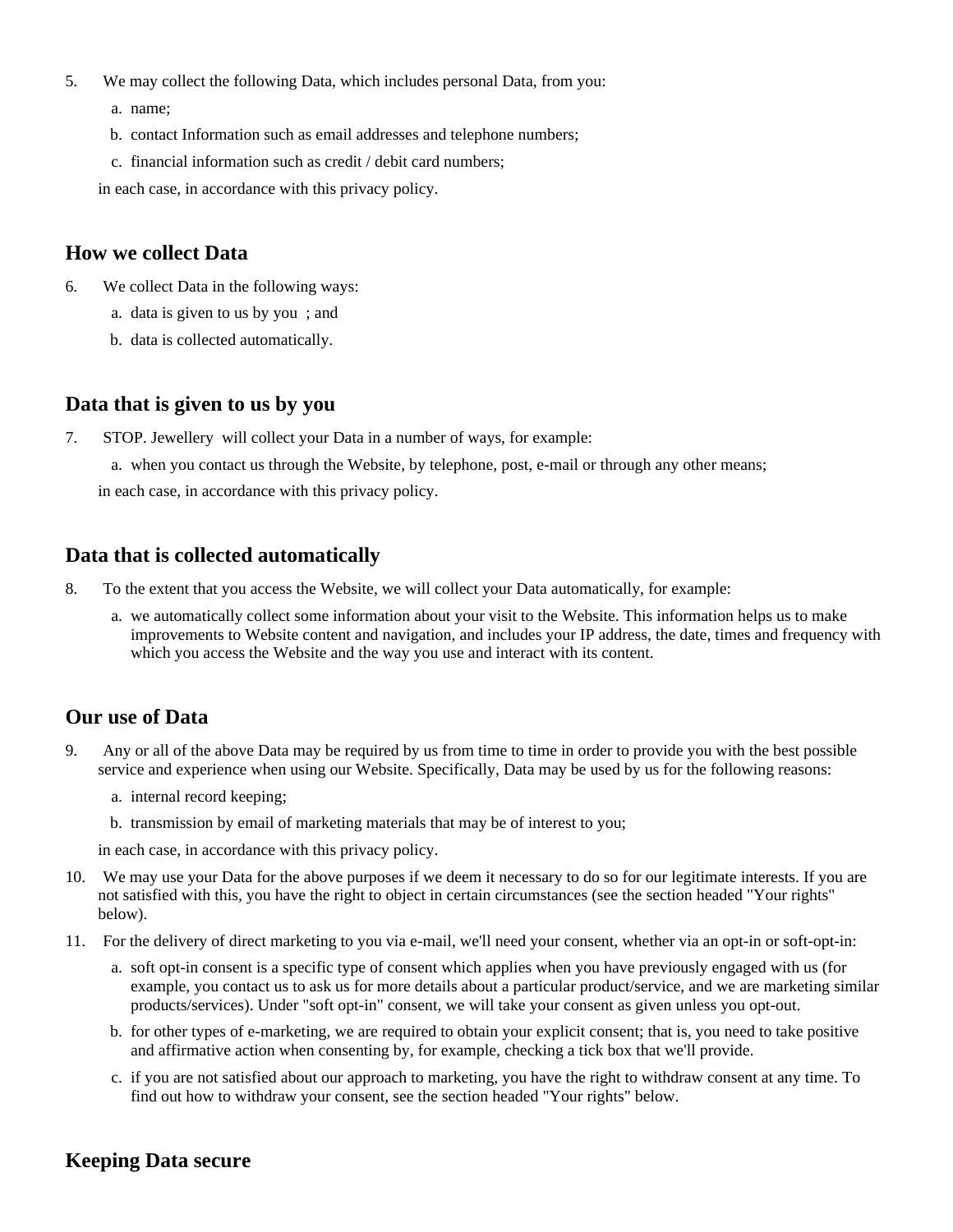- 12. We will use technical and organisational measures to safeguard your Data, for example:
	- a. access to your account is controlled by a password and a user name that is unique to you.
	- b. we store your Data on secure servers.
	- c. payment details are encrypted using SSL technology (typically you will see a lock icon or green address bar (or both) in your browser when we use this technology.
- 13. Technical and organisational measures include measures to deal with any suspected data breach. If you suspect any misuse or loss or unauthorised access to your Data, please let us know immediately by contacting us via this e-mail address: stop.jewellery@hotmail.com.
- 14. If you want detailed information from Get Safe Online on how to protect your information and your computers and devices against fraud, identity theft, viruses and many other online problems, please visit www.getsafeonline.org. Get Safe Online is supported by HM Government and leading businesses.

#### **Data retention**

- 15. Unless a longer retention period is required or permitted by law, we will only hold your Data on our systems for the period necessary to fulfil the purposes outlined in this privacy policy or until you request that the Data be deleted.
- 16. Even if we delete your Data, it may persist on backup or archival media for legal, tax or regulatory purposes.

#### **Your rights**

- 17. You have the following rights in relation to your Data:
	- a. **Right to access** the right to request (i) copies of the information we hold about you at any time, or (ii) that we modify, update or delete such information. If we provide you with access to the information we hold about you, we will not charge you for this, unless your request is "manifestly unfounded or excessive." Where we are legally permitted to do so, we may refuse your request. If we refuse your request, we will tell you the reasons why.
	- b. **Right to correct** the right to have your Data rectified if it is inaccurate or incomplete.
	- c. **Right to erase** the right to request that we delete or remove your Data from our systems.
	- d. **Right to restrict our use of your Data** the right to "block" us from using your Data or limit the way in which we can use it.
	- e. **Right to data portability** the right to request that we move, copy or transfer your Data.
	- f. **Right to object** the right to object to our use of your Data including where we use it for our legitimate interests.
- 18. To make enquiries, exercise any of your rights set out above, or withdraw your consent to the processing of your Data (where consent is our legal basis for processing your Data), please contact us via this e-mail address: stop. jewellery@hotmail.com.
- 19. If you are not satisfied with the way a complaint you make in relation to your Data is handled by us, you may be able to refer your complaint to the relevant data protection authority. For the UK, this is the Information Commissioner's Office (ICO). The ICO's contact details can be found on their website at https://ico.org.uk/.
- 20. It is important that the Data we hold about you is accurate and current. Please keep us informed if your Data changes during the period for which we hold it.

## **Links to other websites**

21. This Website may, from time to time, provide links to other websites. We have no control over such websites and are not responsible for the content of these websites. This privacy policy does not extend to your use of such websites. You are advised to read the privacy policy or statement of other websites prior to using them.

## **Changes of business ownership and control**